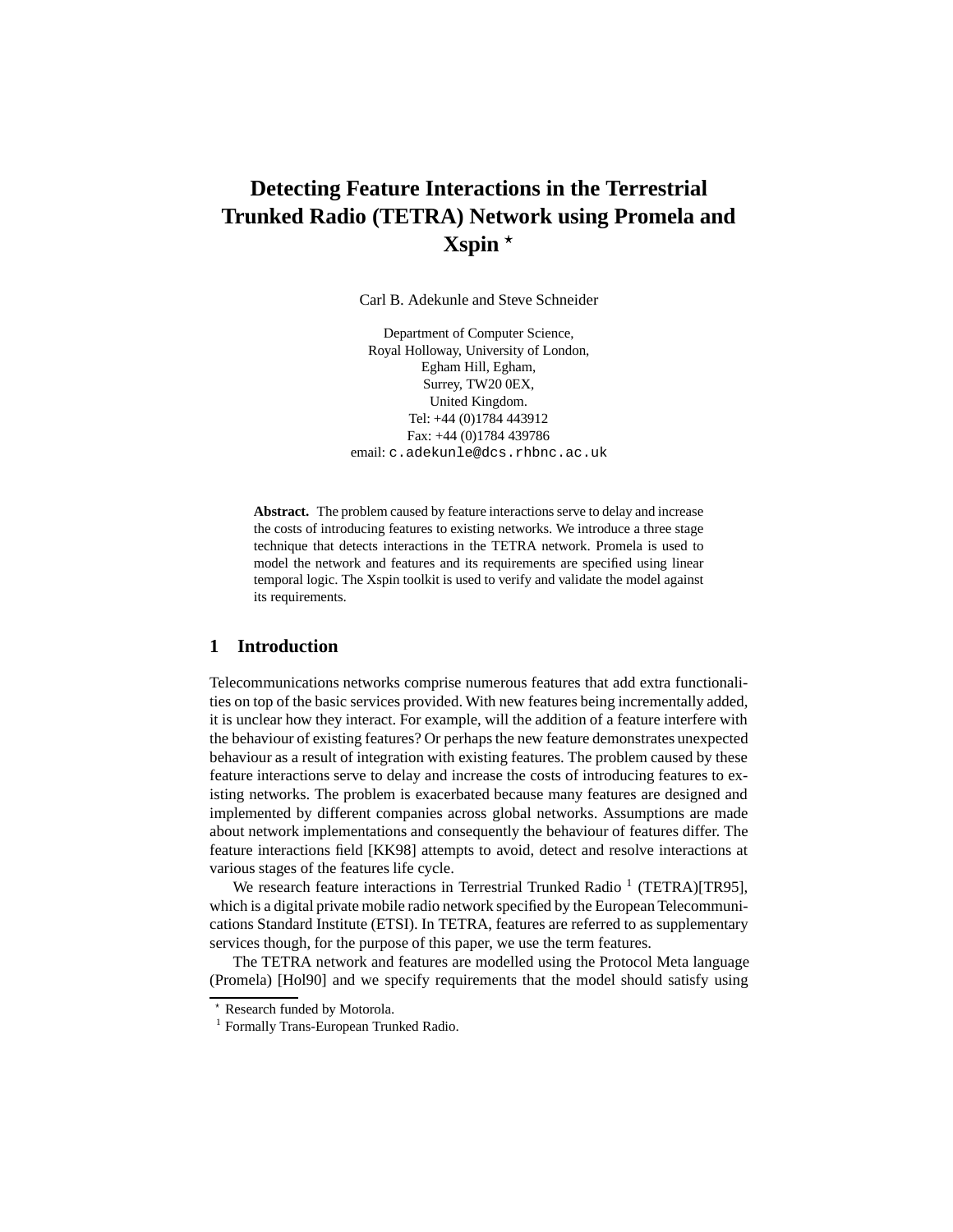linear temporal logic [MP91]. The language of temporal logic is used to specify and reason about properties such as safety and liveness at an abstract level. We use the Xspin toolkit to verify the model for general properties such as deadlock and to validate the model against its requirements.

In this paper, we present and exploit a three stage technique to detect feature interactions. The technique is general enough to be applied to other languages and toolkits. It relies on the validation of requirements being completed for the first two stages to detect interactions in the final stage.

The rest of the paper is organised as follows: section 2 discusses feature interactions in more detail and outlines the three approaches used to tackle the problem. Section 3 introduces TETRA and highlights the areas of the network analysed for interactions. It also discusses the information extraction process used to decide what operations to model. In section 4 we summarise why we use Promela and Xspin to model the TETRA network and features. We also give an overview of temporal logic and the types of requirements it can be used to specify. The technique used to detect feature interactions is presented in section 5 and we demonstrate its effectiveness in section 6. Section 7 presents our conclusion.

## **2 Feature Interactions**

Features in telecommunication networks add extra functionality on top of the basic services provided. Examples of features are Call Forwarding Unconditional (CFU) [Eura] and Barring of Incoming Calls (BIC) [Eurb]. Call Forwarding Unconditional allows its subscriber to divert all incoming setup requests to a designated mobile other than itself. Barring of Incoming Calls screens all incoming setup requests to the subscriber against a barred list. If the calling mobile is on that list, it is prevented from connecting to the subscriber. When both features are invoked by their subscriber, it is not clear what should happen to an incoming setup request from a calling mobile that is on the barred list. For example, mobile C subscribes to both features and has mobile B as its divert for the CFU and mobile A as barred on the BIC. Mobile A then makes a setup request to join C, should the CFU forward mobile A to B or should A be barred from not only connecting to C but also to B? Such uncertainty is a contributing factor in feature interactions.

The feature interactions field has arisen as a result of the need to detect and resolve interactions using three approaches, which are:

- **Avoidance** Involves using an architecture to prevent interaction by tackling issues such as resource contention. The features are specified, implemented and tested within the architecture [JP98].
- **Detection** Employs the use of model checking techniques such as simulation, verification and validation to detect interactions [LL94].
- **Resolution** Focuses on run time detection of interactions [TM98]. Feature interactions managers (FIM) are often used to resolve the interactions by prioritising the activation of features.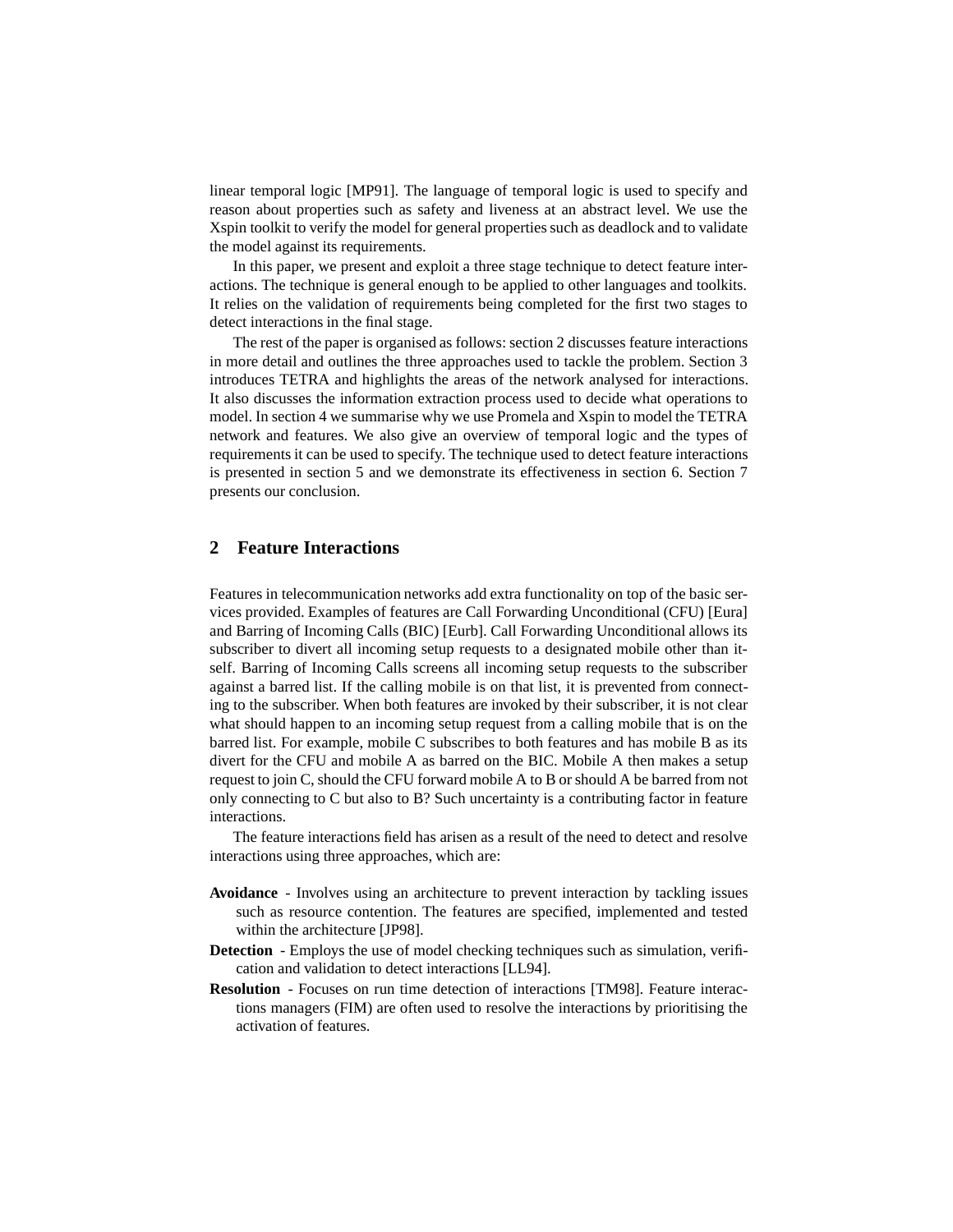No single approach can detect all interactions, so a combination of all three provides the best possibility of detecting and resolving interactions during the software cycle of a feature.

A more generalised definition of interactions is: The behaviour of a feature is suppressed or modified by the existence of another feature. In our research, feature interactions is defined as the behaviour of a feature preventing another from satisfying its requirements. We use a detection approach to detect interactions using verification and validation model checking.

## **3 Terrestial Trunked Radio (TETRA)**

TETRA is the next generation of digital private mobile radio (PMR) network. It allows the exchange of voice and data between mobile radios in a group and is currently scheduled to replace existing analog networks used by organisations like the police.

To connect to the network, a mobile radio requests call setup to another in its group via the Switching and Management Infrastructure (SwMI), which is made up of base stations, switches and controllers. The called mobile accepts or rejects the request by informing the SwMI which in turn informs the calling mobile of the response. Acceptance of a call setup request ensures both the calling and called mobiles are connected to the group. To transmit voice or data in the group, a mobile has to request permission from the SwMI, which grants or rejects the request. If granted, all mobiles in the group are informed of the identity of the mobile and all receive the transmission.

#### **3.1 Circuit Mode Control Entity**

In this section, we provide an overview of the areas related to mobile communication. The European Telecommunication Standard (ETS)[TR95] specifies the services and protocol used by the Circuit Mode Control Entity (CMCE), which lies in layer three of the International Organisation for Standardisation (ISO), Open Systems Interconnection (OSI) seven layer reference model.

Each hand held or vehicle based mobile has one CMCE that is responsible for connecting it to a group call. Figure 1 shows the four sub-entities that make up the CMCE. The dashed lines represent sub-entities and bi-directional channels that are not necessary to our research, so we focus only on the Call Control (CC) and Protocol Control (PC) sub-entities as they are essential to providing basic bearer services like call connections and transmission of voice and data.

The Call Control sub-entity is responsible for initiating, maintaining and releasing calls made by the mobile. It communicates via channel  $ra$  to user applications  $2$  (UA) that can be anything from a press to talk button to a liquid crystal display on the mobile. User applications are responsible for informing Call Control of activities such as call setup request to another mobile. Channel *rd* connects Call Control with the Protocol Control sub-entity, which is responsible for error correction and communicating with the SwMI using channel *ri*3.

<sup>&</sup>lt;sup>2</sup> User Applications are not defined by the ETS and therefore not shown in the figure.

<sup>&</sup>lt;sup>3</sup> Via the Mobile Link Entity, which is not shown in the figure and is not modelled.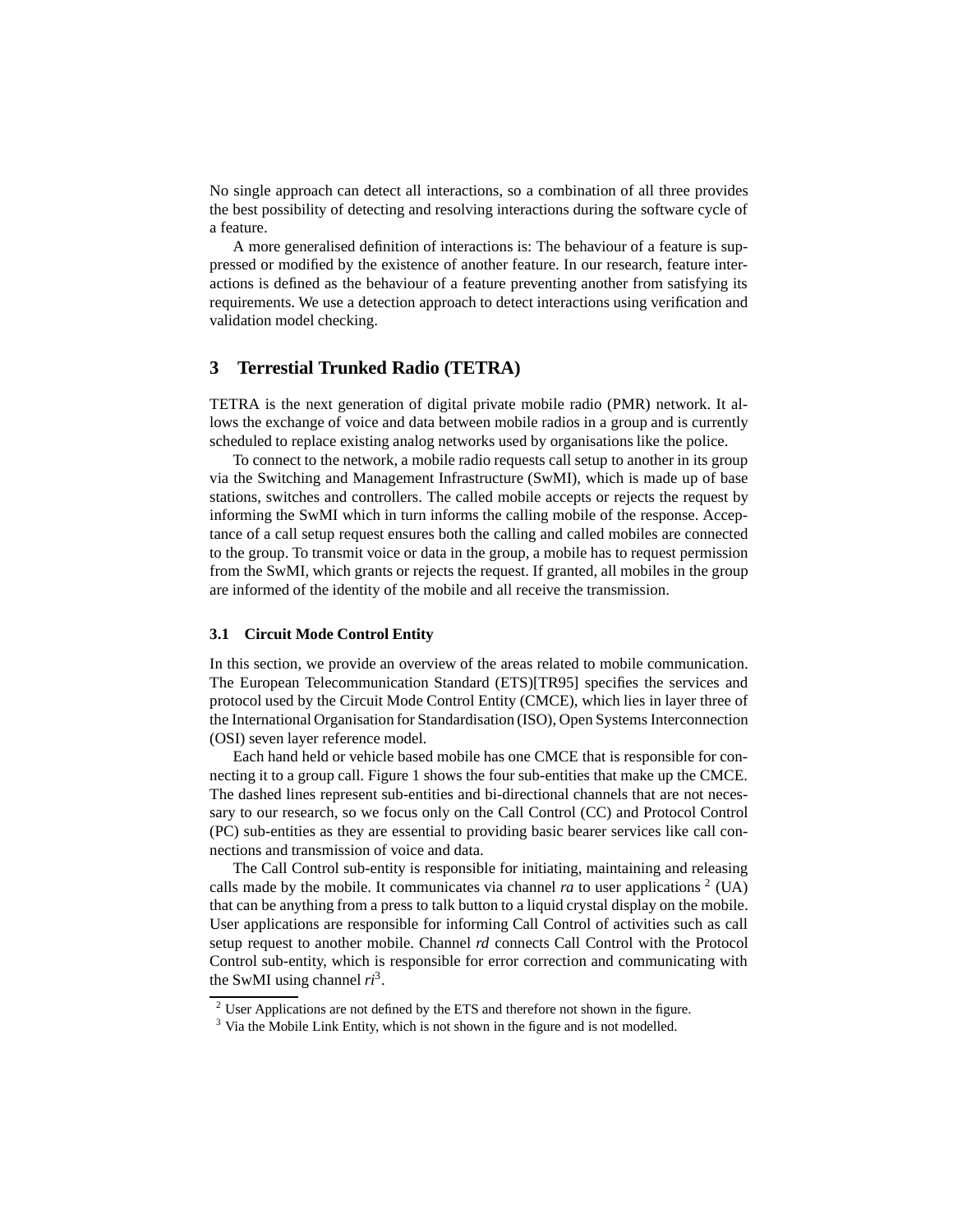

**Fig. 1.** Circuit Mode Control Entity

#### **3.2 Information Extraction Process**

In this section, we highlight the process we use to extract information from the ETS to model the TETRA network. The aim is to derive the minimum amount of information to successfully model the basic bearer services.

As mentioned in the previous section, only the Call Control and Protocol Control sub-entities from the CMCE need to be included in the model as processes. Though the Supplementary Services sub-entity is responsible for configuring and invoking features on behalf of the mobile, there is little need to model it as all its responsibility can be explicitly modelled in the SwMI process. The Short Data Services sub-entity has no bearing on the features, therefore it is not modelled. As the SwMI and user applications are outside the scope of the ETS, we model them as processes using cross referenced information from other sources.

All communication in TETRA is done using protocol data units (PDUs). The structure of each PDU varies according to its primitive type, which identifies the PDU. For example, the primitive *tncc\_setup\_request* has up to twenty four parameters. We simplify the structure of PDUs by requiring all primitives to have only four parameters as shown in figure 2. The front of the PDU is occupied by its primitive type. The four parameters identify the mobile (*Tsi*), its group (*GTsi*), the contact mobile (*DestTsi*) and any additional information about the PDU (*Msg*). To cut down on the number of PDUs in the model, we do not include call progress or query information. We also identify the variables that need to be included in the model.

| Primitive type<br>Primitive parameters |  |  |                        |  |
|----------------------------------------|--|--|------------------------|--|
| tncc_setup_request                     |  |  | $Tsi$ GTsi DestTsi Msg |  |

**Fig. 2.** Protocol Data Unit Structure

We decided to model three mobiles, as this number is sufficient for our analysis. Figure 3 provides a diagrammatic view of the ten processes and bidirectional channels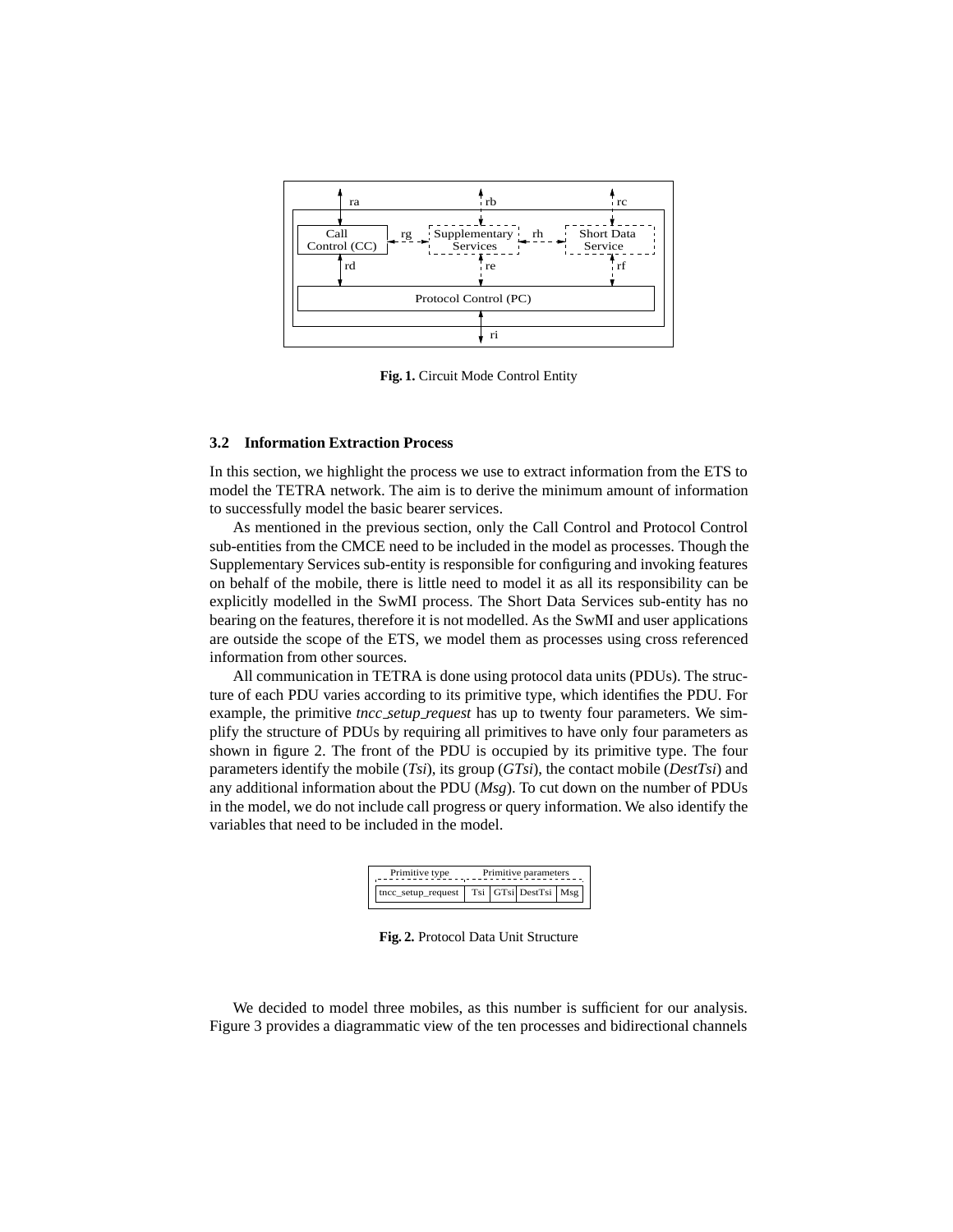that make up the TETRA model. The behaviour of each mobile is represented by the *ua*, *cc* and *pc* processes.



**Fig. 3.** Processes in the TETRA Model

## **4 Why Promela And Xspin?**

The Specification and Description Language (SDL) was introduced in the late 1970's by the International Telecommunication Union  $(ITU)^4$  and has found popular use in the telecommunications industry. Its graphical syntax and comprehensive toolkit support has contributed to it being the language of choice when implementing TETRA network. However, for our research it is unsuitable mainly because its semantics [SDL] allows processes to discard messages at the head of their FIFO queues  $5$ , when they cannot remove messages due to absent corresponding input symbols<sup>6</sup>. The effect of this implicit consumption is to make it virtually impossible for an SDL system to deadlock due to processes being unable to remove messages from their queues.

As Promela uses a C like text syntax, we found engineers familiar with programming languages required little adjustment in understanding and using it. Promela's use of never claims to represent temporal formulae means that requirements could be specified and validated using the Xspin toolkit. Though we use Promela and Xspin, all results need to be applicable to SDL. How this is done is outside the scope of this paper.

#### **4.1 Linear Temporal Logic**

Using linear temporal logic, it is possible to specify and reason about temporal properties at an abstract level. A sequence of infinite states is regarded as a computation. The sequence represents a single path starting with an initial state  $s_0$  and on execution of a transition, progresses to a successor state shown as  $\sigma : s_0, s_1, s_2, \dots$ . Each state in the

<sup>4</sup> Formally CCITT.

 $<sup>5</sup>$  The SDL term is signal paths.</sup>

<sup>&</sup>lt;sup>6</sup> SDL does have a SAVE symbol to store messages that can be handled in later states. If this operator is not used, the message is discarded.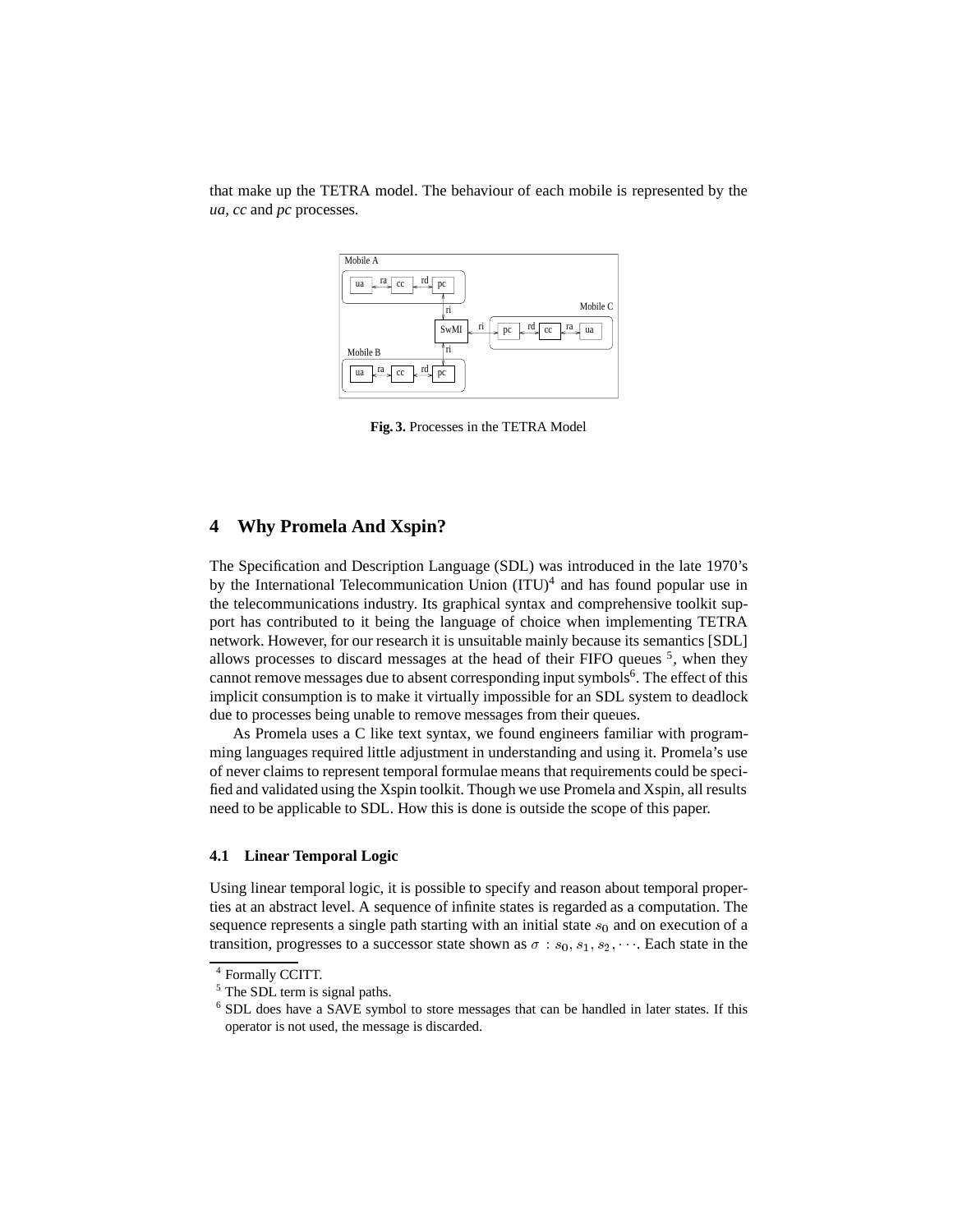sequence has an associated successor. First order temporal formulae are derived from combining state formulae with boolean connectives and future and past temporal operators. As the past operators do not add any expressibility to the language of temporal logic, we use only the future operators  $\Box$  (*always*),  $\Diamond$  (*eventually*), U (*until*) and W (*unless*). We do not cover the  $\bigcap$  (*next*) operator as it is the only operator able to detect stuttering (i.e. when a state is repeated in succession in a sequence). The definition of future operators is based on the temporal formula holding at states in the computation.

**Specifying Requirement Properties.** Using the temporal operators, we can specify properties of interest such as safety. For example, specifying the value of variable count is never less than zero  $\Box$  (*count*  $\geq$  0). Liveness requires the system to eventually carry out a desirable behaviour such as system termination for a scheduled downtime  $\Diamond$  (*terminate*). A persistence property specifies that there are finitely many positions where a property does not hold, but when the property occurs it holds indefinitely. For example, on startup a system will reach a stable state and maintain the stability  $\Diamond \Box$  (system\_stable). A response property allows the specification that an action has a corresponding reaction, either at the same position or in the future. For example, every request has a corresponding response  $\Box$  (request  $\rightarrow \Diamond$  response). Other properties that can be specified as temporal formulae are obligation and reactivity.

## **5 A Technique to Detect Feature Interactions**

Building and verifying the TETRA model is not sufficient to detect feature interactions. There is a need to apply the modelling language and toolkit in a manner that increases the likelihood of detecting interactions. We devised and use a three stage technique that is general enough to be used with any language and toolkit that allows validation of requirements. Each stage consists of iterative steps. The first two stages apply to most system development and do not involve the detection of feature interactions. However the two are essential to the final detection stage, which uses requirements to detect feature interactions. Verification and Validation is preferred over simulation because they explore more computations and check for general properties such as deadlock and livelock. The rest of this section, presents an overview of the stages involved in the technique.

## **5.1 Stage One**

This stage is concerned with constructing the requirements for the base model, implementing, verifying and validating the base model against its requirements. The following steps are applied:

1. Constructing the base model requirements  $(REQ)$ :

 $REQ$  normally consists of a number of requirements, which are constructed using information from the information extraction process. This ensures the requirements are based on the intended behaviour of the model. For instance, there is no point in having a requirement about performance when the model is implemented without any performance operations.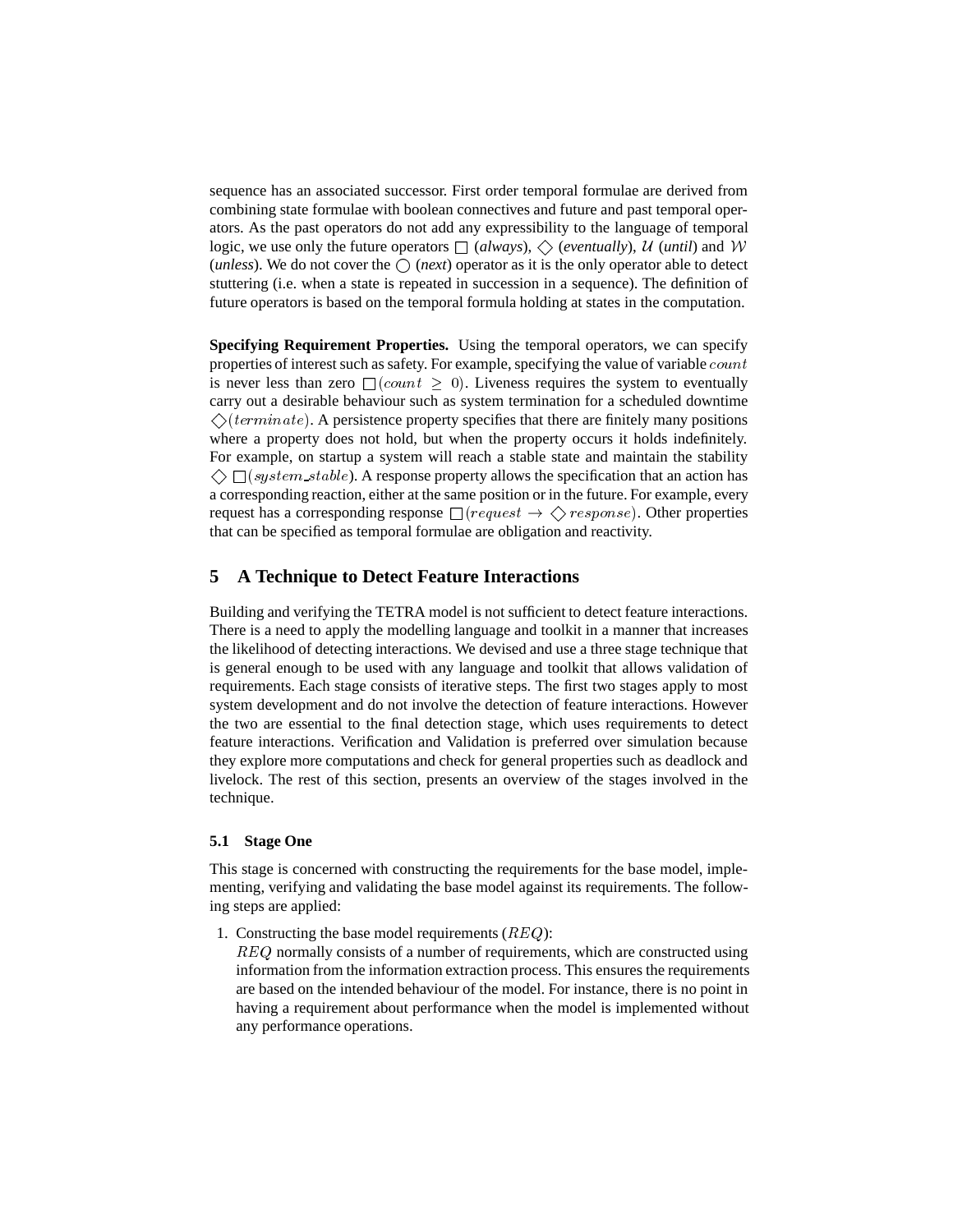- 2. Model the system  $(Stage1 \ model)$ : Language dependent.
- 3. Verify *Stage1* model for general properties: On discovery of an error, resolve it and repeat from this step. When all errors are resolved proceed to the next step.
- 4. Validate  $Stage1 \ model$  against  $REQ$ : If Stage1 model does not satisfy  $REQ$  and provided  $REQ$  is correctly constructed, resolve the error and repeat from step three. If REQ is incorrectly constructed, use the validation result to modify  $REG$  and repeat this step. The aim of this step is to have the behaviour of the model satisfy all its requirements as shown below, where  $=$  represents "satisfies":  $Stage1 \ model \models REQ$

We make no attempt to specify how the requirements are constructed because it is dependent on the language and toolkit used. Nor are we concerned with how the model is implemented. In step four, if stage1 model does not satisfy the requirements, it is necessary to confirm that the requirements are correctly constructed. It may be that the behaviour of the model reveals an error in the requirements construction. When the model satisfies all requirements, stage one has produced a  $Stage1 \ model$  and  $REG$ that will be used in the next two stages.

#### **5.2 Stage Two**

The aim of this stage is to detect any interactions between the *Stage1 model* and the integration of a single feature. It is not advisable to modify  $REQ$  as it would invalidate the results from stage one. We repeat this stage for each feature, resulting in multiple models containing only the integration of a feature with the base model. The integration of the feature requires modification to  $Stage1$  model to derive  $Stage2$  model.

- 1. Construct requirements for the feature  $(P1)$ : This step is similar to that done in stage one.
- 2. Model the feature  $(F1)$ : Language dependent.
- 3. Integrate  $F1$  with  $Stage1$  model ( $Stage2$  model): Language dependent.
- 4. Verify  $Stage2$  model for general properties: On discovery of an error, resolve the error and repeat this step.When all errors are resolved, progress to the next step.
- 5. Validate  $Stage2 \ model$  against  $REG$  and  $P1$  requirements:

First  $REQ$  is validated. If  $REQ$  is not satisfied, the integration of the feature (including solutions to general property errors from the previous step) has modified the behaviour of the model to an **undesired** level, that it no longer satisfies its original requirements. What is done at this point is left to the model implementors. One solution is to review and modify resolutions to errors in step four and then to repeat that step before progressing to this one. When  $REQ$  is satisfied, then validate  $P1$ . If  $P_1$  is not satisfied and providing it is correctly constructed, resolve the error and then repeat from step four (including validation of  $REG$  in this step to ensure it is still satisfied). If  $P1$  is incorrectly specified, use the validation result to modify  $P1$ and repeat this step. The aim of this step is to ensure  $Stage2 \ model$  satisfies the conjunction of the original requirements and those of the feature's:

 $Stage2 \ model \models REQ \land P1$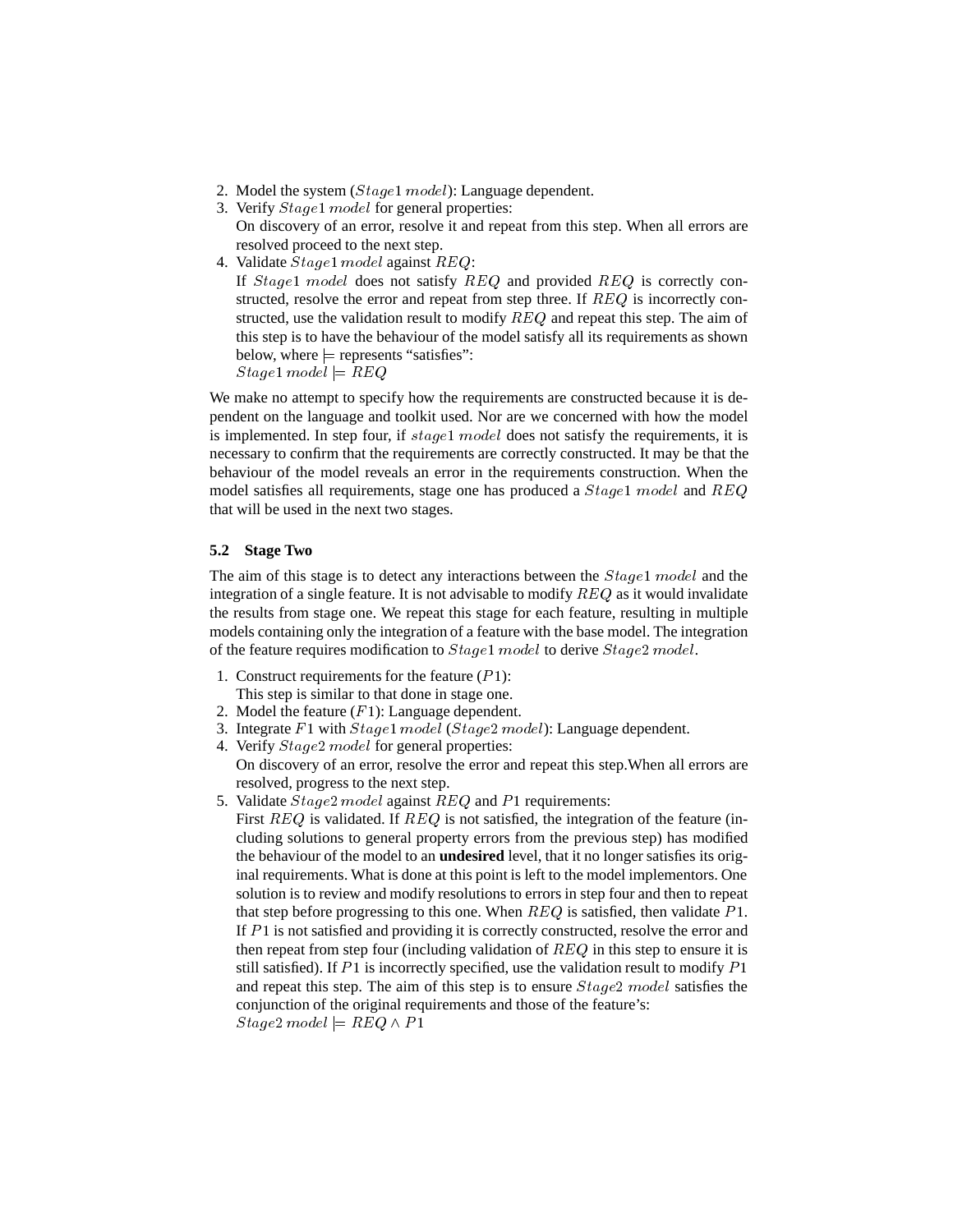## **5.3 Stage Three**

This is the feature interactions detection stage. This stage allows integration of more than one feature to an existing  $Stage2 \ model$ . Which features are integrated depend on issues such as what services are to be provided or analysis of combination of features. The integration of features requires modification to a  $St a q e 2 model$  to derive Stage3 model.

- 1. Integrating additional features to a  $Stage2 \ model$  (Stage3 model): Using one of the  $Stage$  models as a starting point, integrate features  $F2...Fn$ to the model to derive  $Stage3 \ model$ . This must include all solutions to general property errors from  $Stage2 model$  for all the features integrated.
- 2. Verify Stage3 model for general properties: On detection of an error, resolve the error and then repeat this step.
- 3. Validate Stage3 model against  $REQ \wedge P1 \wedge P2 \wedge Pn$  requirements: This step detects any interactions between the integrated features. The features requirement include only those integrated. If  $Stage3 \ model$  fails to satisfy any requirements, feature interaction has occurred:  $Stage3 \ model \models REQ \land P1 \land \ldots \land Pn$

Feature interactions is deemed to occur only if the behaviour of one feature prevents another feature from satisfying its requirement. Any errors such as deadlock that occur during step two should be resolved using guidelines applicable to the model. When all errors are resolved, it is the validation step that detects interactions. We know that completion of stage two for each feature in isolation satisfies all its requirements and those of the base model. Therefore, the validation step in stage three will detect any interactions, when a requirement is not satisfied. Any solutions applied to resolve feature interactions means returning to step two, where the cycle begins. Modifying any of the requirements at this stage invalidates the previous stages.

## **6 Applying the Technique Using Promela and Xspin**

In this section, we show how each stage of the technique is applied to the TETRA basic bearer services and the CFU and BIC features. All requirements are constructed using linear temporal logic. We completed the information extraction process before starting this stage. It identified channel *ri*, as the one to include in any requirements containing messages. Consequently a mobile's call setup request is valid only when its *pc* process places a corresponding PDU in the channel.

## **6.1 Stage One - The Base Model**

**Constructing the base requirements.** To construct a requirement, we apply the following steps:

1. An informal text description for each requirement is provided from the information extraction process.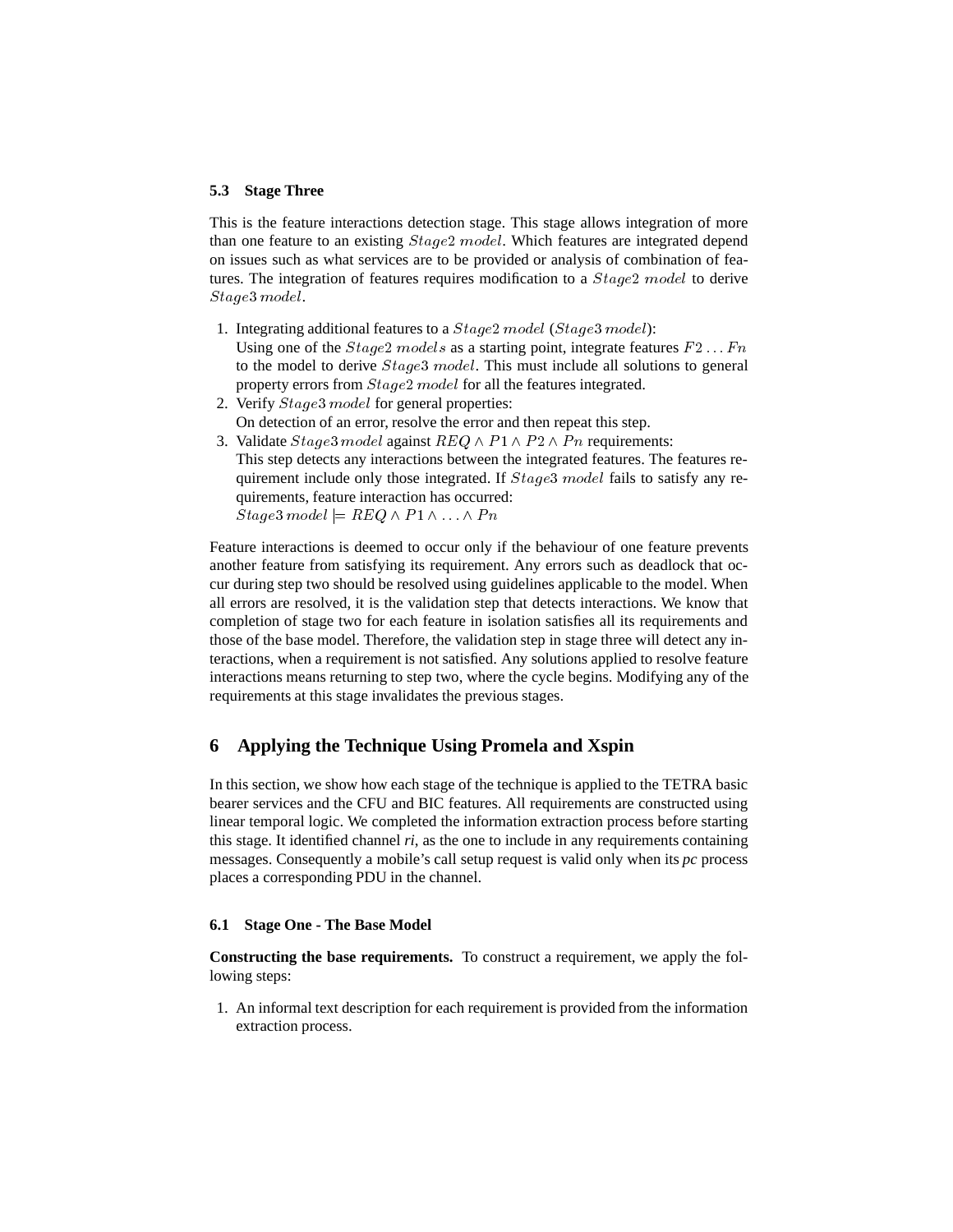- 2. The text description is turned into a temporal formula consisting of propositions and temporal operators.
- 3. The propositions are defined using messages and variables as parameters identified by the information extraction process.

For example, the text wording for a requirement concerned with all mobiles in the group call states that ,"All mobiles must join the group call and remain in the call." This is translated into the persistence temporal property  $\Diamond \Box (group\_setup)$ . The proposition group\_setup is defined as:

#define group\_setup (IdleA == false && IdleB == false  $&\&$  IdleC == false)

For the property to be satisfied all the variables must have the value false, which indicates they are in a call.

**Modelling the TETRA basic bearer services.** We first declare all global variables. To use a string reference for each mobile, we use the *#define* keyword. Each mobile is defined as a two character string  $\frac{7}{7}$ , though in this paper we refer to the single character. We also define the group identity using the same keyword. The status of a mobile and other mobiles it can connect to, are declared as boolean variables and initialised with values. The example lists only declarations for mobile A:

| #define GROUP 0 |                          | $/*$ Group ID $*/$                              |
|-----------------|--------------------------|-------------------------------------------------|
| #define AA      | 100                      | /* mobile A $*/$                                |
|                 |                          | bool     IdleA = true;     /* mobile is idle */ |
| bool            | ConnectAA $BB = false$ , |                                                 |
|                 | ConnectAA $CC = false$   |                                                 |

We declare the structure of each PDU to have four parameters using the *typedef* keyword. Primitive types are declared using *mtype* keyword. The channels used for communications between the processes are declared using the *chan* keyword:

```
typedef pdu {byte Tsi, /* id for this mobile */
                  GTsi, /* Group id for the mobiles */
                  DestTsi, /* Tsi for contact mobile */
                  Msg \}; /* additional pdu data */
mtype = \{tncc\_setup\_request, ... \};
chan AAra = [1] of {mtype, pdu}; /* A's ra channel */
chan AArd = [1] of {mtype, pdu}; /* A's rd channel */
chan AAri = [1] of \{mtype, pdu\}; /* A's ri channel */
```
All channels are bounded to one. This allows earlier detection of deadlock  $8$  during verification and validation. After declaring the global variables, we declare the processes and define their behaviour as:

<sup>7</sup> To allow features like Short Number Addressing (SNA) to reduce it to one character.

<sup>8</sup> Caused by processes being unable to place a message in a full channel.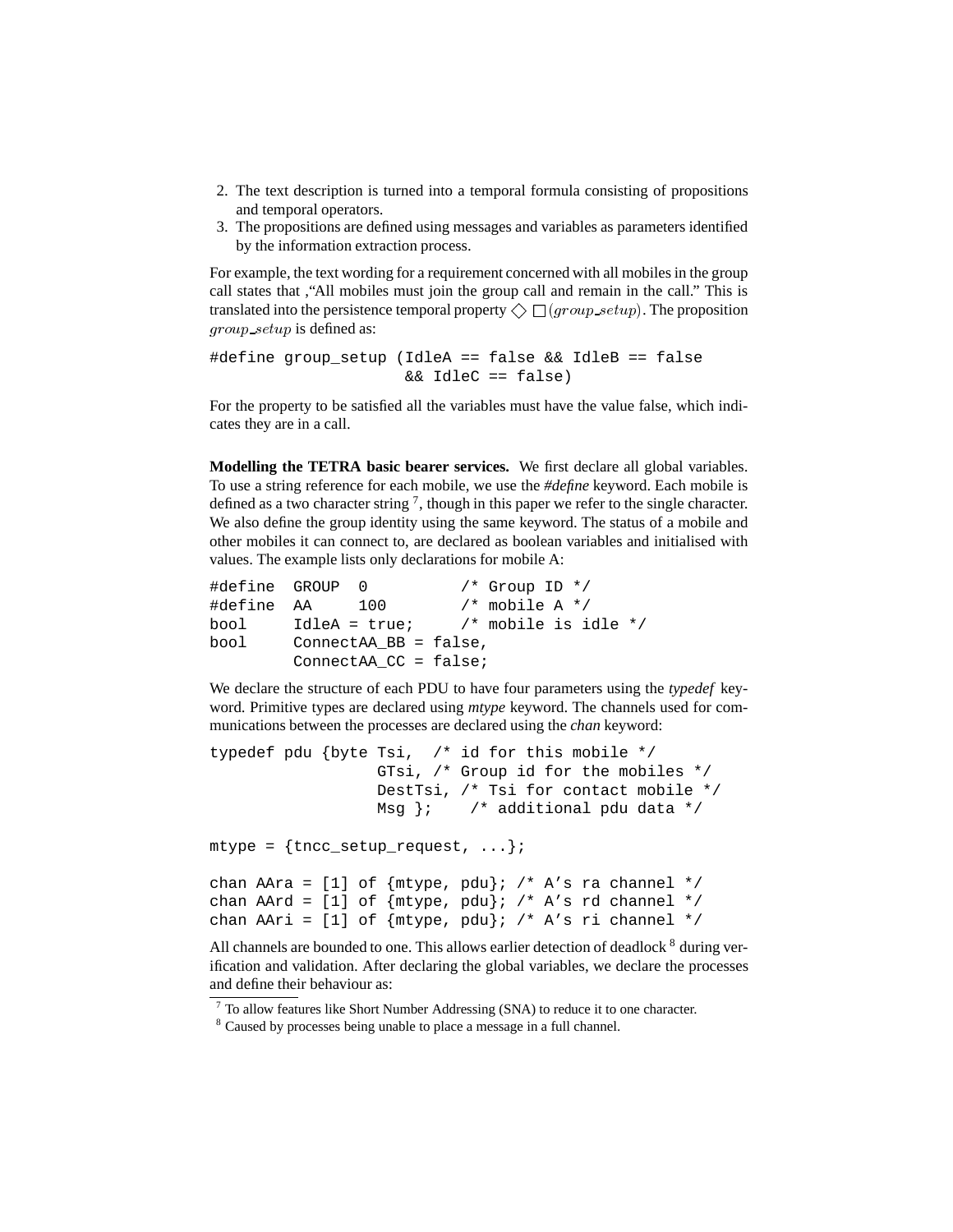```
proctype SwMI()
\{end\_IDLE: atomic{...}\} /* SwMI's behaviour */
proctype pc(chan rd, /* rd channel */
              ri) /* ri channel */
\{ \ldots \} /* pc's behaviour */
proctype cc(chan ra, /* ra channel */
              rd) /* rd channel */
\{\ldots\} /* cc's behaviour */
proctype ua(chan ra, /* ra channel */
          byte UATsi; /* mobile's identity */
          bit AGTsi; /* mobile group id */
          byte CanCall 1, /* mobile to call */byte CanCall_2) /* mobile to call */
\{ \ldots \} /* ua's behaviour */
```
As all processes in the base model do not terminate, we use the *end* keyword to indicate expected end states as shown for the SwMI. Since the SwMI coordinates communications between mobiles, we also use the *atomic* keyword to ensure it executes as many statements as possible without interleaving with the other processes. The behaviour of each mobile is constructed using the same pc, cc and ua processes. These processes are parameterised to identify the channels associated with each process upon instantiation. In addition, the ua process knows the identity of itself, its group and the other mobiles it can nondeterministically make a call setup request to. The ua passes these information to the other processes using the PDU parameters.

We use *init* and *run* keywords to instantiate all processes providing actual parameters for those that require them. As the SwMI process is the coordinating process, it is instantiated before any others to ensure it is ready for communication. For the same reason, the ua process for all mobiles is instantiated after its associated pc and cc processes, to prevent it requesting setup before the others are instantiated. We list only the SwMI and processes for mobile A, mobiles B and C follow the same format to create the environment in figure 3:

```
init{ run SwMI();
     run pc(AArd,AAri); /* channels rd & ri */
     run cc(AAra,AArd); /* channels ra & rd */
     run ua(AAra, AA, /* channel ra & mobile id */
            GROUP, BB, CC); /* Group Id & can calls */
} /* end of init */
```
**Verifying the TETRA model for general properties.** We use Xspin version 3.2.4 with the full queue option to block new messages. Use of this option leads to deadlock because of the way the processes are connected. For example, all pc processes fill their ri channels with a call setup request. The ua, cc and pc processes for all mobiles then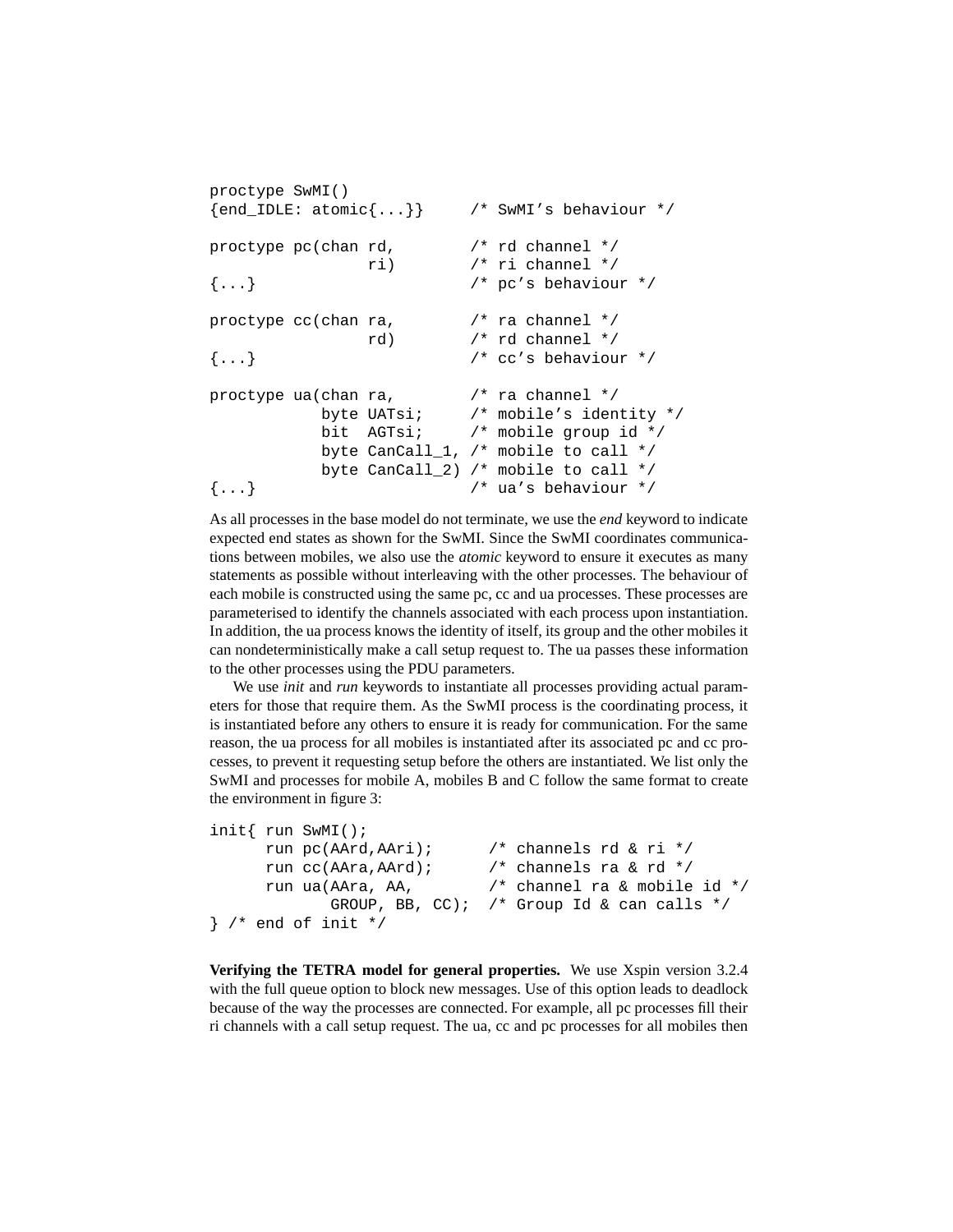block waiting for a response to their request. The SwMI non-deterministically removes one of the requests from a mobile's channel *ri* and blocks because it is unable to place a message on the called mobile's channel to inform it of an incoming request. The deadlock is reported by Xspin, which allows the use of the guided simulation to analyse its cause. All errors reported by Xspin were of similar nature and were resolved. Two error free models were implemented at the end of this step:

- **Tx model** On joining the group mobiles could request and be granted permission to transmit. During hash compact verification, it uses thirty one megabytes of memory.
- **Non Tx model** Mobiles cannot request transmit permission on joining the group call. They can non-deterministically reject or accept requests to join the group. During exhaustive verification, it uses seven megabytes of memory.

**Validating the TETRA model against its requirements.** The Tx model failed the persistence property requirement  $\Diamond \Box (group\_setup)$ . Its guided simulation revealed that transmission was (unintentionally!) assigned a higher priority than call setup. Thus, when two of the three mobiles joined the group call<sup>9</sup>, their transmission activities prevent the SwMI from connecting the third mobile to either of the two. The Non Tx model on the other hand, satisfied all the requirements. Taking this into consideration and that it used considerably less memory than the Tx model, we used it for the next two stages. The alternative solution would be to correct the Tx model by assigning call setup a higher priority than transmission.

### **6.2 Stage Two - The CFU Feature**

In this section, we show the steps used to integrate a feature with the Non Tx model. Though we use the Call Forwarding Unconditional feature as an example, the same procedures are followed for the Barring of Incoming Calls feature. We completed an information extraction process for each feature before starting this stage. It helped to identify the variables and messages required by the feature.

**Constructing requirements for the CFU feature.** This step follows the same step as for the base model requirements. We found that the feature's requirements should include the following amongst others:

- **–** Activation and deactivation of the feature.
- **–** All communications between the feature and mobiles.
- **–** Global variables modified by the feature.

For example, the requirement, "The CFU informs the calling mobile of acceptance of its request by the called mobile," is translated into the response temporal property  $\Box$ (*cfu\_divert\_accept*  $\rightarrow \Diamond$  *cfu\_accept\_request\_ms*). Proposition *cfu\_divert\_accept* defines the conditions that represents the called<sup>10</sup> mobile informing the CFU of acceptance. Proposition *cfu accept request ms* represents the CFU informing the calling mobile of acceptance. They both are defined as:

 $\frac{9}{9}$  One accepting the request of the other.

<sup>&</sup>lt;sup>10</sup> The mobile, the calling mobile was diverted to.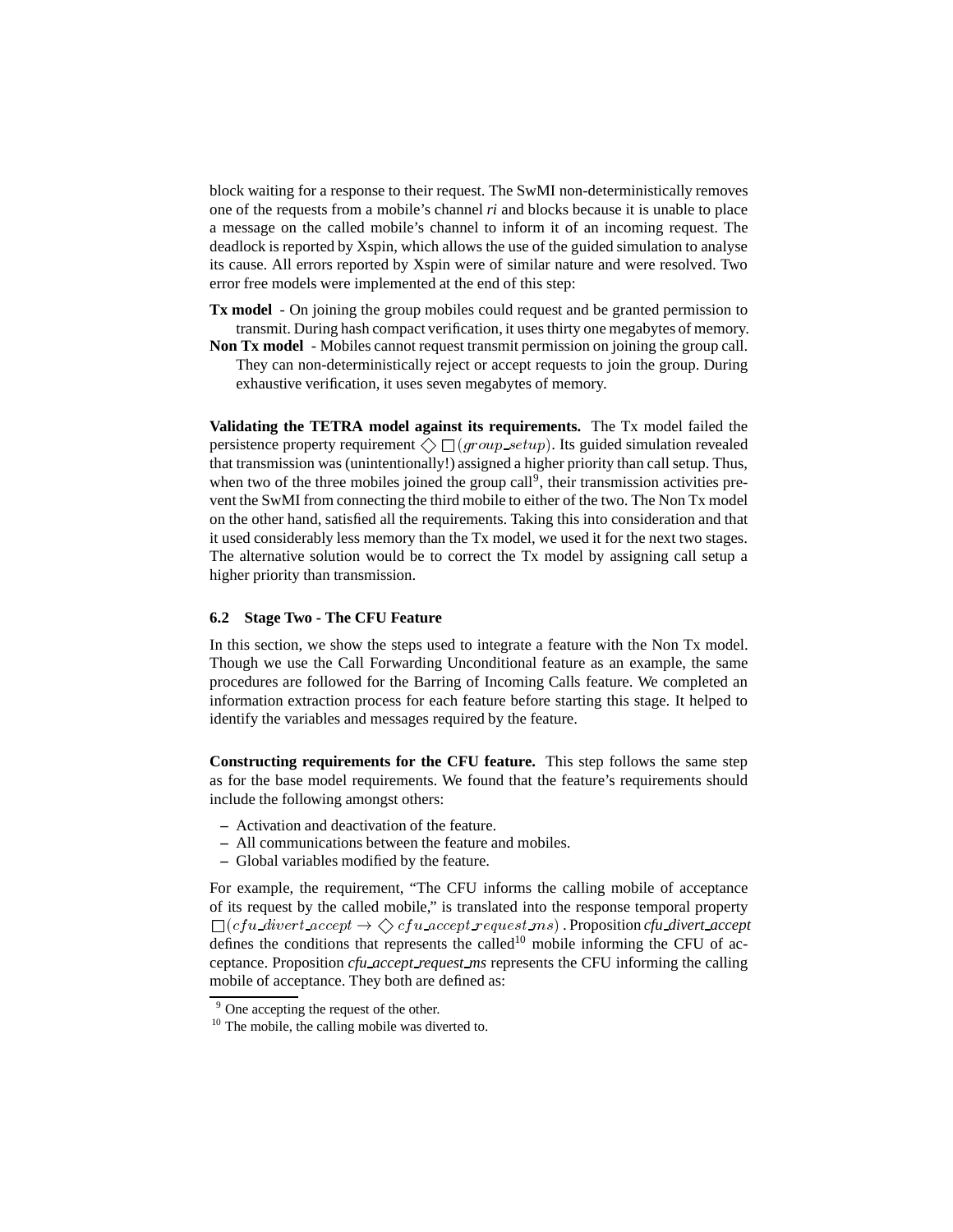```
#define cfu_divert_accept
            (BBri?[pc_swmi_u_connect,BB,0,AA,255]
             &&&CfuActive c == true)#define cfu_accept_request_ms
            (AAri?[swmi_pc_d_connect,AA,0,BB,255]
             && ConnectAA_BB == true
             && ConnectAA_CC == false
             && CfuActive_c == false
             && IdleA == false && IdleB == false)
```
The response property  $11$  uses the implication symbol, therefore the only time the property is not satisfied is **if** proposition *cfu divert accept* occurs (i.e. the required parameter values occur in the same state) and *cfu accept request ms* does not occur in future states . As we use Promela's conjunction operator  $(\&&$ ), a proposition is false if any one of its arguments does not match its required value when the others do in the same state. With this in mind, we intentionally use the minimum number of parameters in the definition for proposition *cfu divert accept*, so it has more of a chance of occurring. We also maximise the number of arguments for proposition *cfu accept* request *ms* that allow it to occur. As the CFU is the only feature in the model, this is straight forward. We include only parameters that relate to the mobiles involved in the feature's task.

Using the parameters in this way contributes greatly towards detecting feature interactions in stage three. Minimising the arguments in the first proposition of the property reduces the likelihood of another feature falsifying it. Maximising the number of arguments in the second increase the possibility of it becoming false due to another feature in stage three, modifying one of its arguments.

When messages are used in propositions definition, we refer to specific channels , PDU primitive types and PDU parameters that are required. Being able to specify the PDU parameters in definitions allow us to ensure a response is a result of a previous action. For example, we know that the messages included in the above propositions are related because the first parameter (which identifies the mobile) and the third (its contact) match when reversed.

**Modelling the CFU feature.** All features are designed to terminate on completion of their task. It is necessary to introduce additional global variables  $^{12}$  that specify the status of the feature, its subscriber, the calling and the divert to mobile. To allow flexibility, we use parameters in the definition of all features:

|                    | proctype cfu(byte SubscriberMs, /* mobile id */ |                             |  |
|--------------------|-------------------------------------------------|-----------------------------|--|
|                    | CallingMs,                                      | /* calling mobile */        |  |
|                    | DivertMs,                                       | /* mobile to divert to $*/$ |  |
|                    | GroupId,                                        | $/*$ qroup id */            |  |
|                    | Message)                                        | /* additional pdu data */   |  |
| ${IDLE: atomic{}}$ |                                                 | /* cfu's behaviour */       |  |

 $11$  As the TETRA network is distributed, the response property is used for most of the requirements in the first two stages.

<sup>&</sup>lt;sup>12</sup> Identified from the information extraction process for the feature.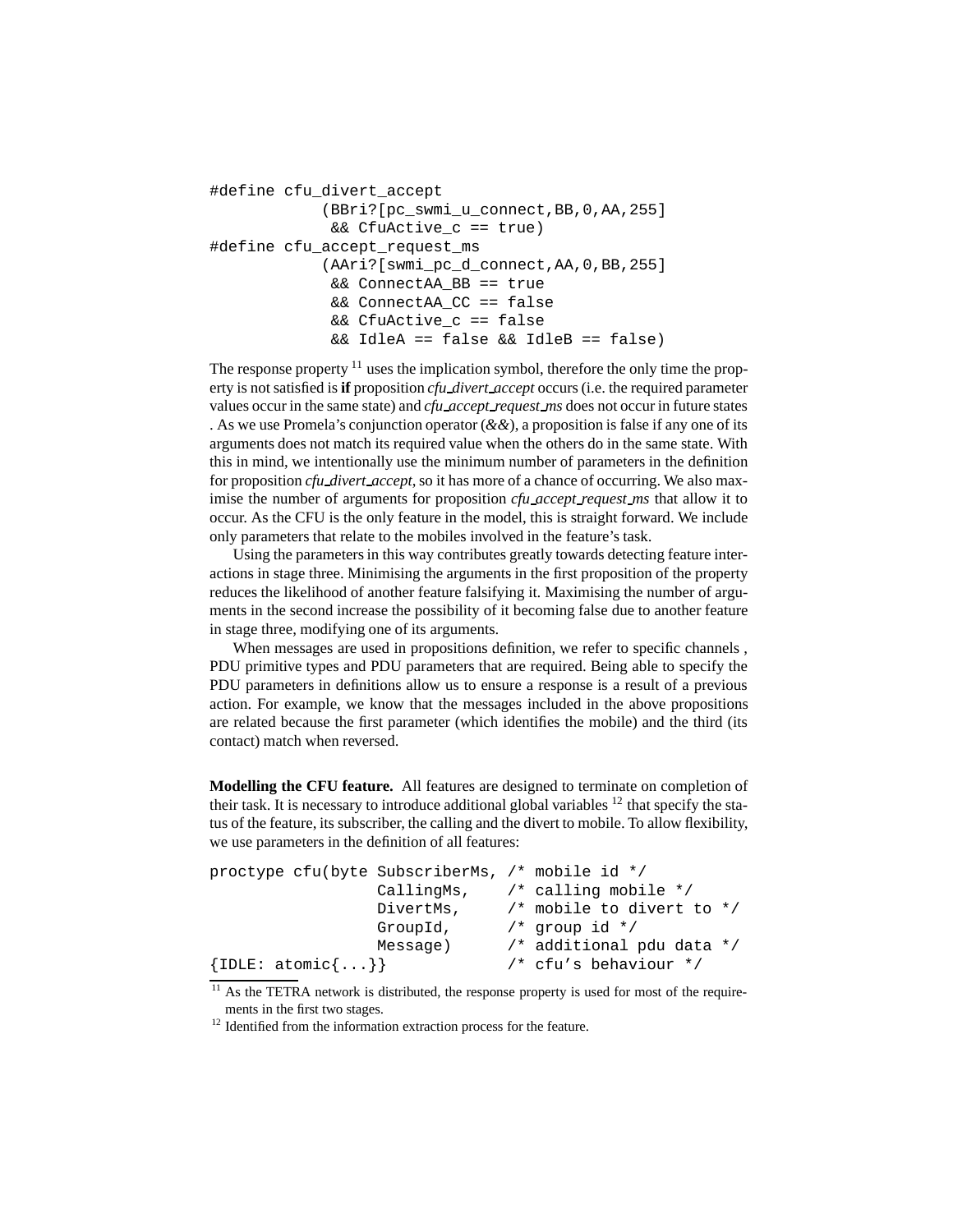We consider the CFU to be part of the SwMI and for this reason, it also uses the *atomic* keyword. Using the CallingMS and DivertMs parameters, the feature is able to dynamically decide which channel *ri* to use for communication with the mobiles.

**Integrating the CFU with the base model.** To integrate the CFU into the base model from stage one, we modify the SwMI process by using the *do*:::*od* construct to instantiate the feature:

```
do /* activate features */
:: (CfuActive c == false &  /* not active for mobile */
  CfuAlreadyRan c == false)-> /* not ran for C */
  CfuActive c = true ; /* to be activated */
  CfuAlreadyRan c = true ; /* cfu will be ran */
  FeatureCounter c++ ; /* feature activated */
  run cfu(CalledTsi, /* subscriber mobile */
          CallingTsi, /* Calling mobile */
          BB, \frac{1}{2} /* mobile to divert to */
          GTsi, /* group id */
          Msg); \frac{1}{2} /* additional message */
:: /* termination of feature activation */
  (FeatureCounter c == 1) -> /* total num. features */
  CfuAlreadyRan c = false ; /* cfu can run again */
  FeatureCounter c = 0 ; /* all features can run */
  goto end IDLE ; /* Swmi handle other calls */
od; /* activate features */
```
To run the CFU, the SwMI checks that the feature is not currently active and that it has not already run. If these conditions are met, the SwMI sets the status of the feature as active and marks the feature as already ran. The feature counter is then incremented, to show a feature has been activated. The CFU is then instantiated with parameters. To break out of the construct the SwMI uses the termination sequence. The feature counter must equal the total number of features activated for the subscriber. The feature is then marked as available to be ran. The feature counter is reset to zero and the SwMI is able to handle other calls. The CFU is responsible for reseting its status, to prevent the SwMI from instantiating two copies of the same feature. The SwMI blocks until the active CFU terminates before instantiating another copy of the feature. Providing actual parameters for the CFU, models the behaviour of the supplementary services sub-entity discussed in section 3.2.

**Verifying the integrated model for general properties.** Since both the CFU feature and the SwMI access channel*ri* to communicate with the mobiles, violation of an assert statement during verification revealed a race condition occurs with the SwMI consuming messages meant for the CFU and vice versa. We resolved this error by replacing the assert statement with additional code so that both SwMI and CFU, on retrieving a message, check whether the message is intended for itself. If this is not the case, the process puts the message back in the channel and blocks until it is removed by another.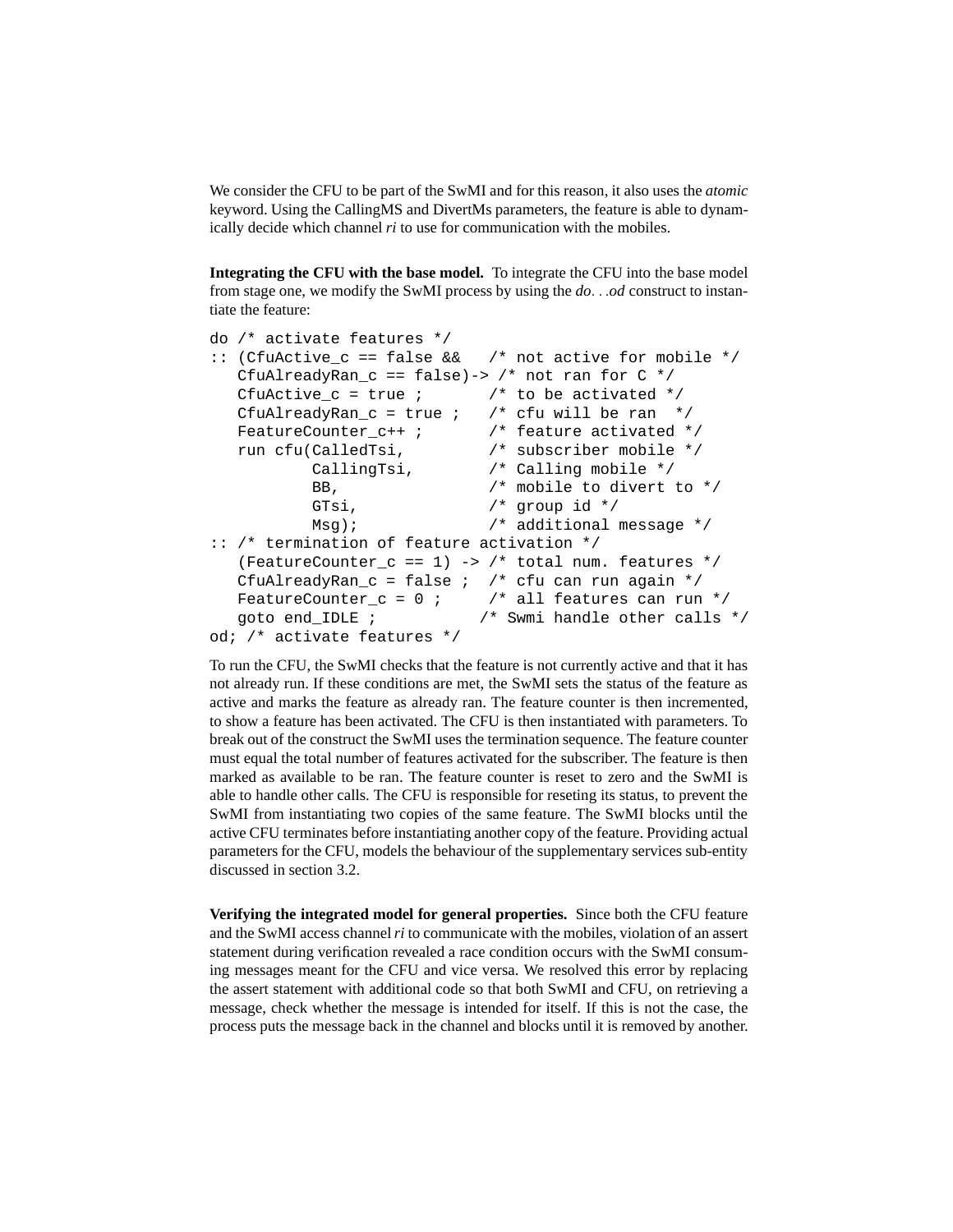Using the hash compact search, verification of the model used fourteen megabytes of memory.

**Validating the base model and CFU requirements.** This step revealed that propositions using messages parameters are influenced by removal of messages from channels. For example, the response property for the CFU in its original form was not satisfied. This is because the *cfu accept request ms* proposition relied on the argument *CfuActive\_c* equalling true (meaning the CFU feature is active). Analysis of its guided simulation revealed that when the message is placed in the channel by the CFU, the proposition is satisfied. However, by the time the calling mobile removes the message, the CFU is no longer active causing the requirement not to be satisfied. This is a case, where the acceptable behaviour of the model resulted in the requirement being modified to the form shown on page 11. Simply changing *CfuActive c* to equal false resolved the error.

All base model requirements were satisfied provided they refer to mobiles that do not subscribe to the CFU feature  $13$ . This confirms that the requirements from stage one need to be included in the second and third stages, in order to ensure mobiles that do not subscribe to features are unaffected by feature integration. It is sufficient to validate requirements one at a time, as failure to satisfy an individual requirement will not satisfy their conjunction.

## **6.3 Stage Three - Feature Interactions Detection**

**Integrating the BIC with the CFU and base model.** To answer the uncertainty raised in section 2, we integrated the BIC to the CFU's  $Stage2 \ model$ . As both the CFU and BIC are activated by the same message in the SwMI, we added the code required for the SwMI to instantiate the BIC in the same *do*:::*od* construct used for the CFU. During instantiation, the BIC is supplied with actual parameters. In the listing below, modifications to the termination sequence is required to cater for integration of the BIC:

```
do
:: /* instantiate CFU */
:: /* instantiate BIC */
:: /* termination of feature activation */
   (FeatureCounter c == 2) -> /* total num. features */
   CfuAlreadyRan c = false ; /* cfu can run again */
   BicAlreadyRan_c = false i /* bic can run again */
   FeatureCounter c = 0 ; /* all features can run */
   goto end_IDLE ; /* SwMI handles other calls */
od ; /* activate features */
```
All solutions required to resolve deadlock errors in stage two for the BIC were also included in the SwMI and pc processes. An interesting observation was that the BIC solutions were found to be a subset of the solutions required for the CFU. This is because when the features have carried out their specific function (e.g. the BIC screens the incoming request), they behave identically.

<sup>&</sup>lt;sup>13</sup> This is because the CFU takes over parts of the SwMI's operations.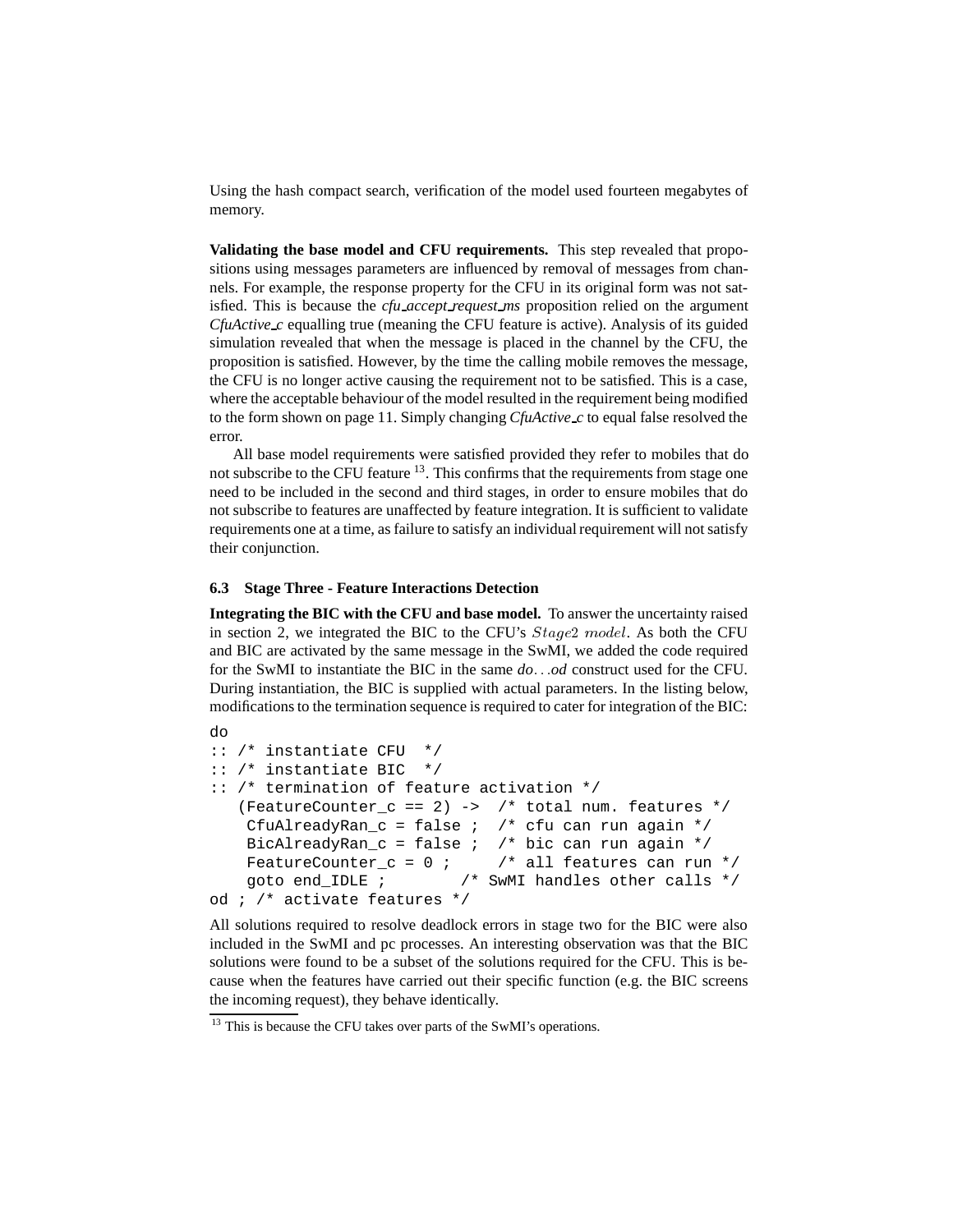**Verifying the model for general properties.** The first deadlock error revealed that the CFU does forward a mobile that is on the subscriber's barred list to another, whilst the BIC bars the same mobile from contacting the subscriber. As far as we are concerned, both features are behaving as expected and this is not a case of feature interactions, so we continue with resolving all verification errors.

The final hash compact verification required two hundred and sixty nine megabytes of memory. Xspin also raised an "out of memory" message 14, indicating the state space exploration was not complete. Though the number of errors found was zero, we cannot conclude that the model is error free. However, we can conclude no errors were found in the state space explored. With this in mind, we progress to the next step.

**Validating the base model, CFU and BIC requirement.** Though the state space exploration was not completed in the previous step, we can still continue with the validation step. The aim is to see if the behaviour of the model violates any requirement, before memory constraints terminate the exploration.

We found two cases of feature interaction that did not exist in stage two for either feature in isolation.

- **–** Though the BIC satisfied its requirements, its behaviour prevented the CFU from satisfying the requirement discussed on page 11. Feature interactions occurs because the BIC sets the status of the barred mobile as inactive, when it is rejected. However, the CFU continues to connect the barred mobile with the mobile it is diverted to. The CFU's requirement expects the status of the barred mobile to be active when connection is achieved. The behaviour of the BIC, causes the argument *IdleA*  $=$  *false* in proposition *cfu accept request ms* to be false. As the proposition *cfu divert accept* has occurred, the requirement is not satisfied.
- **–** The behaviour of the BIC in setting the status of the barred mobile as inactive also prevented the original requirement from stage one discussed on page 9 from being satisfied.

Discovering the interactions used only six megabytes of memory. This is because violation of the requirement was detected early during validation, therefore requiring less memory to store the generated state space.

## **7 Conclusion**

We introduced a three stage technique that detects feature interactions. Each stage consists of iterative steps geared towards achieving specific objectives. The first stage produces a base model that satisfies its requirements. Stage two builds on the base model by integrating a single feature. Isolating the feature from others in this stage, allows correct construction and validation of its requirements. Successful completion of stage two results in a modified model that satisfies its original requirements and those of the

<sup>&</sup>lt;sup>14</sup> Of all feature integrations the CFU and BIC prove to be the most complex and resource demanding to verify.